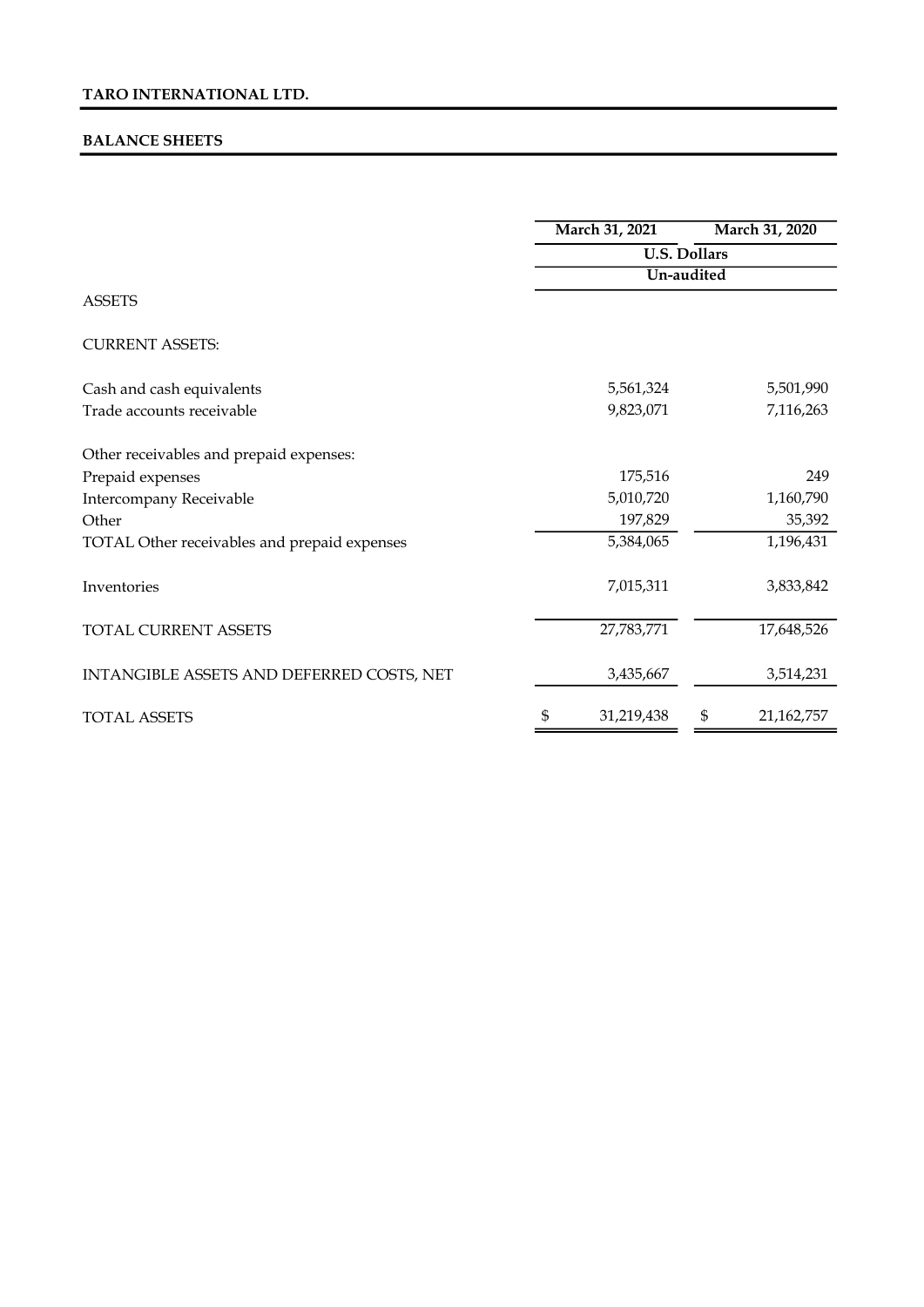# TARO INTERNATIONAL LTD.

## BALANCE SHEETS

|                                        | March 31, 2021   | March 31, 2020   |  |  |  |
|----------------------------------------|------------------|------------------|--|--|--|
|                                        |                  | U.S. Dollars     |  |  |  |
|                                        |                  | Un-audited       |  |  |  |
| LIABILITIES AND SHAREHOLDERS' EQUITY   |                  |                  |  |  |  |
| <b>CURRENT LIABILITIES:</b>            |                  |                  |  |  |  |
| Accounts payable:                      |                  |                  |  |  |  |
| Trade payables                         | 6,117,628        | 2,672,855        |  |  |  |
| Other current liabilities:             |                  |                  |  |  |  |
| Due to customers                       | 184,203          | 195,799          |  |  |  |
| <b>Returns Reserve</b>                 | 292,634          | 273,672          |  |  |  |
| Royalties Accrual                      | 99,113           | 295,051          |  |  |  |
| Government authorities                 | 705,755          |                  |  |  |  |
| Taxes payable                          | 234,532          | 390,636          |  |  |  |
| Other                                  | 89,485           | 73,726           |  |  |  |
| <b>TOTAL Other current liabilities</b> | 1,605,722        | 1,228,885        |  |  |  |
| TOTAL CURRENT LIABILITIES              | 7,723,350        | 3,901,740        |  |  |  |
| SHAREHOLDERS' EQUITY                   | 23,496,088       | 17,261,017       |  |  |  |
|                                        | \$<br>31,219,438 | \$<br>21,162,757 |  |  |  |

Date of approval of the financial statements

Daphne Huang Group Vice President, Chief Financial Officer and Chief Accounting Officer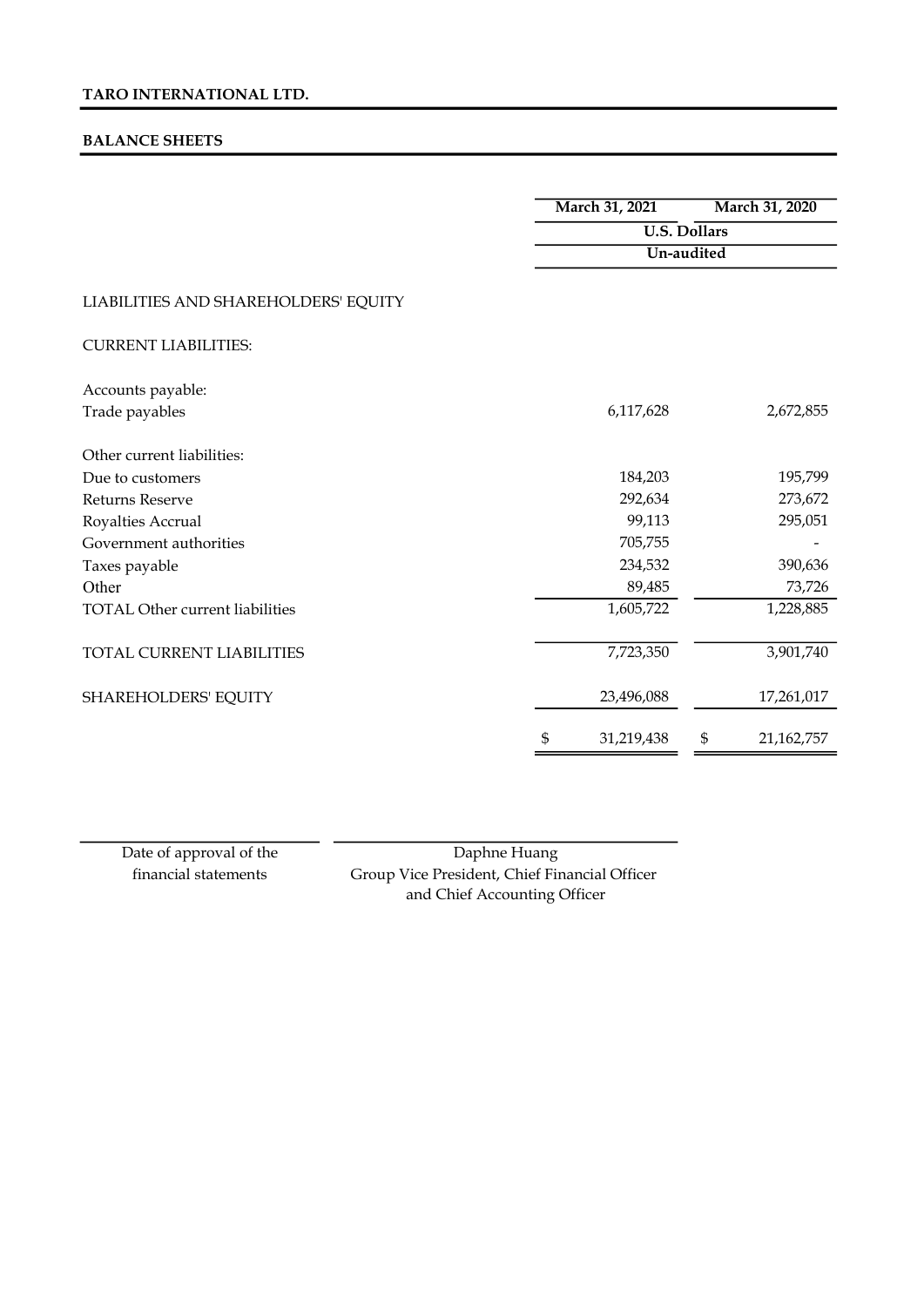### STATEMENTS OF INCOME

|                                     |              | For the Year<br><b>Ended</b><br>March 31, 2021 |                           | For the Year<br>Ended<br>March 31, 2020 |  |
|-------------------------------------|--------------|------------------------------------------------|---------------------------|-----------------------------------------|--|
|                                     |              | <b>U.S. Dollars</b><br>Un-audited              |                           |                                         |  |
| <b>Sales</b>                        | $\mathbb{S}$ | 29,499,007                                     | $\boldsymbol{\mathsf{S}}$ | 27,273,363                              |  |
| Cost of sales                       |              | 20,230,979                                     |                           | 19,818,807                              |  |
| Gross profit                        |              | 9,268,028                                      |                           | 7,454,556                               |  |
| Research and Development            |              | 100,279                                        |                           | 208,548                                 |  |
| Selling and marketing expenses      |              | 2,610,721                                      |                           | 2,395,252                               |  |
| General and administrative expenses |              | 324,693                                        |                           | 712,937                                 |  |
| Operating income                    |              | 6,232,335                                      |                           | 4,137,819                               |  |
| Financing income (expenses), net    |              | 1,564,647                                      |                           | 492,080                                 |  |
| Other income                        |              | 12,193                                         |                           | 22,685                                  |  |
| Income before taxes on income       |              | 7,809,175                                      |                           | 4,652,584                               |  |
| Taxes on income                     |              | 1,574,104                                      |                           | 1,058,638                               |  |
| Net income for the period           | \$           | 6,235,071                                      | \$                        | 3,593,946                               |  |